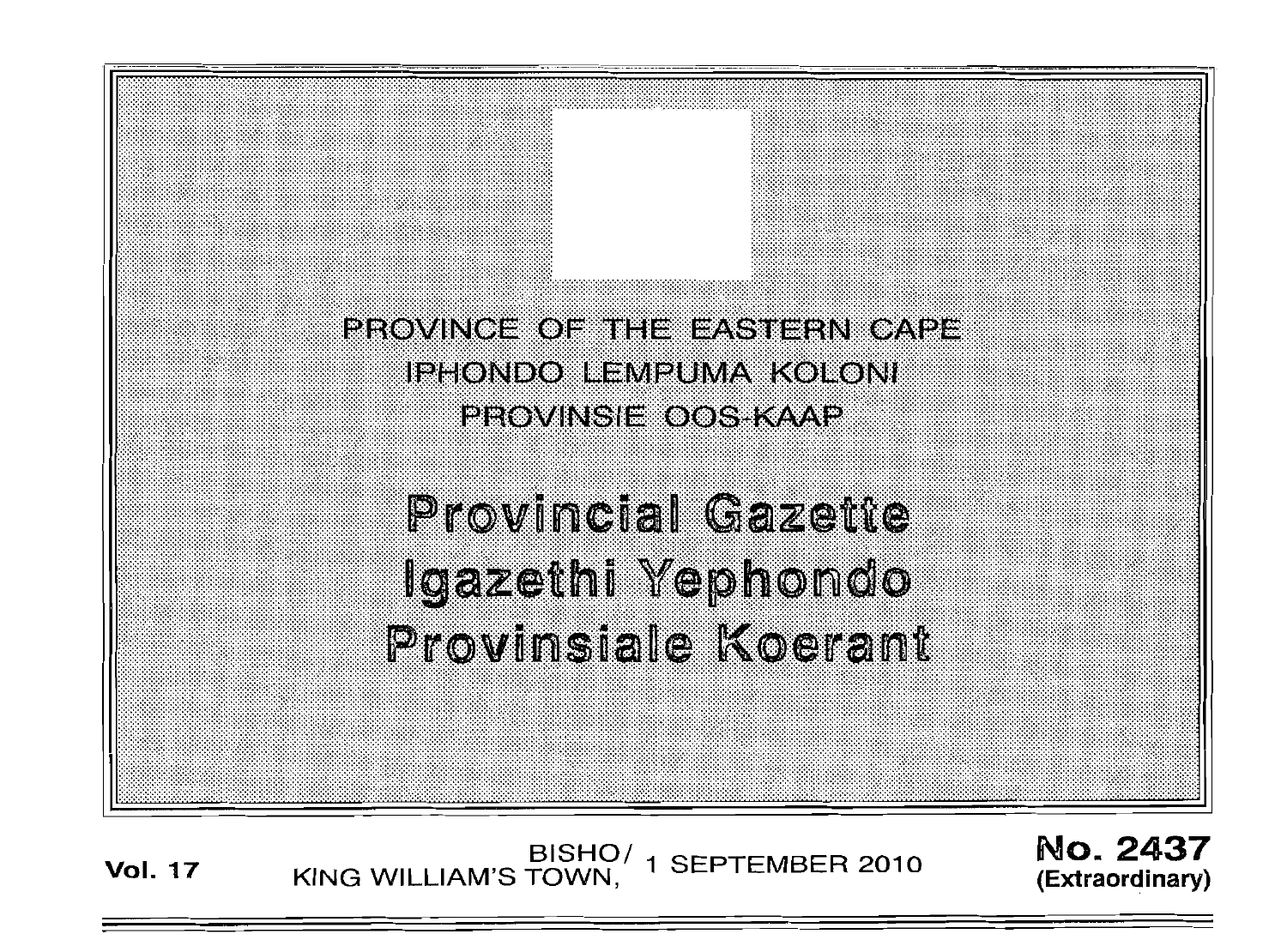#### IMPORTANT NOTICE

The Government Printing Works will not be held responsible for faxed documents not received due to errors on the fax machine or faxes received which are unclear or incomplete. Please be advised that an "OK" slip, received from a fax machine, will not be accepted as proof that documents were received by the GPW for printing. If documents are faxed to the GPW it will be the sender's responsibility to phone and confirm that the documents were received in good order.

Furthermore the Government Printing Works will also not be held responsible for cancellations and amendments which have not been done on original documents received from clients.

# CONTENTS • INHOUD No. *Page Gazette*  No. No. GENERAL NOTICE 287 Gambling and Betting Act (5/1997): Notice of public hearings ..................................................................................... . 3 2437